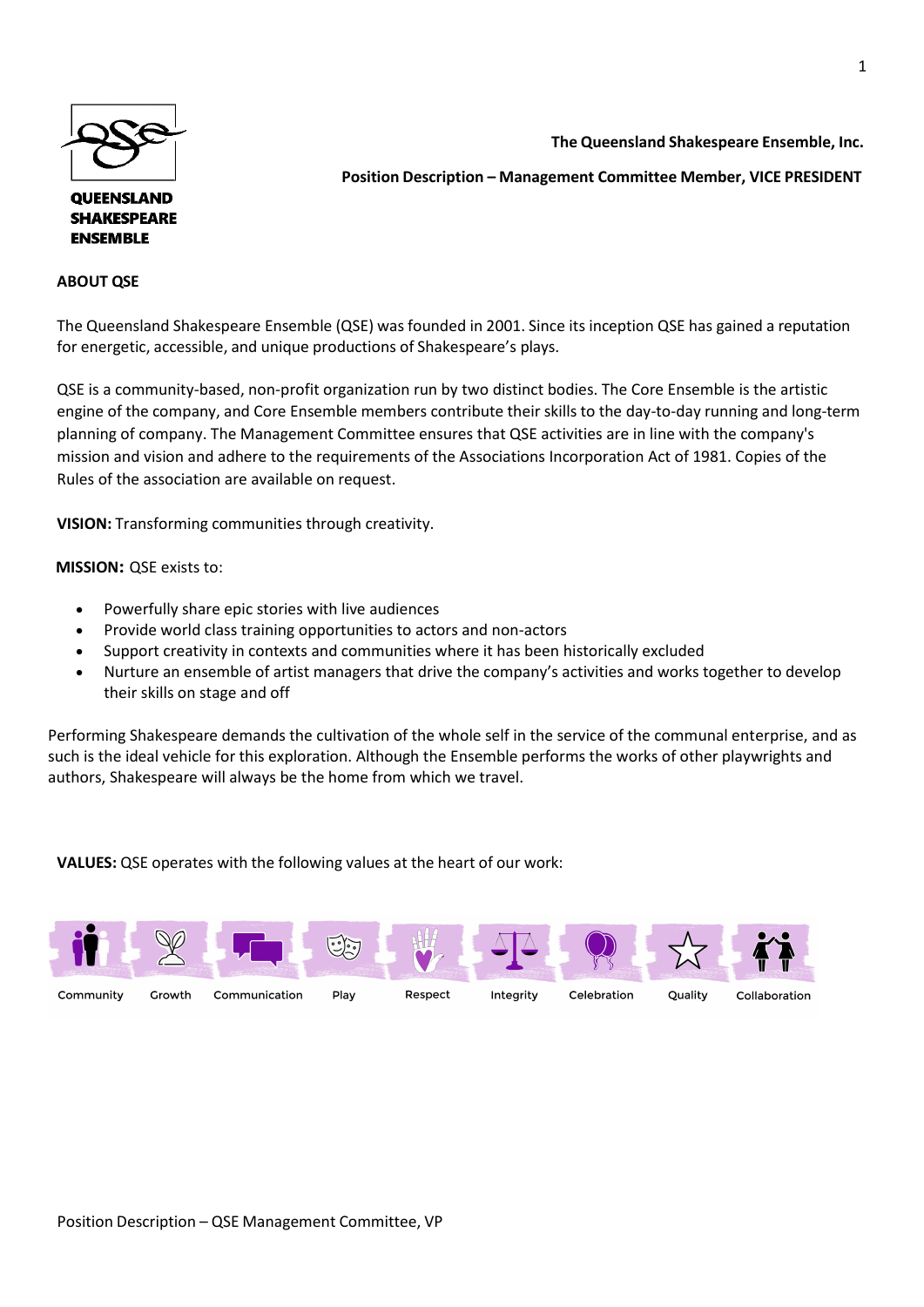## **DUTIES – VICE PRESIDENT**

• The main role is to support the President, namely to fill-in as Chair should the President be unavailable to chair regular meetings or the general meeting

## **OTHER**

- Be fully present and engaged in the role by:
	- Attending, participating and completing action items set out in the following meeting types;
		- Committee Meetings 1 hour/ every second month (first Sunday of the month)
		- Annual General Meeting, 1 hour/ annually (mid-year)
		- and any other tasks as required, based on business needs of the Committee.
	- Actively engage with the committee discussions during meetings as well as email and phone call communications.
	- Committee members are also highly encouraged to attend Company Meetings, whenever possible, these take place on the first Sunday of every month 6:00pm – 10:00pm.
	- All committee members are required to be financial members of Queensland Shakespeare Ensemble.
	- All committee members should be familiar with the Rules of Association and other QSE specific docs including: QSE Charter, Respectful Workplace Policy, Resolution Process